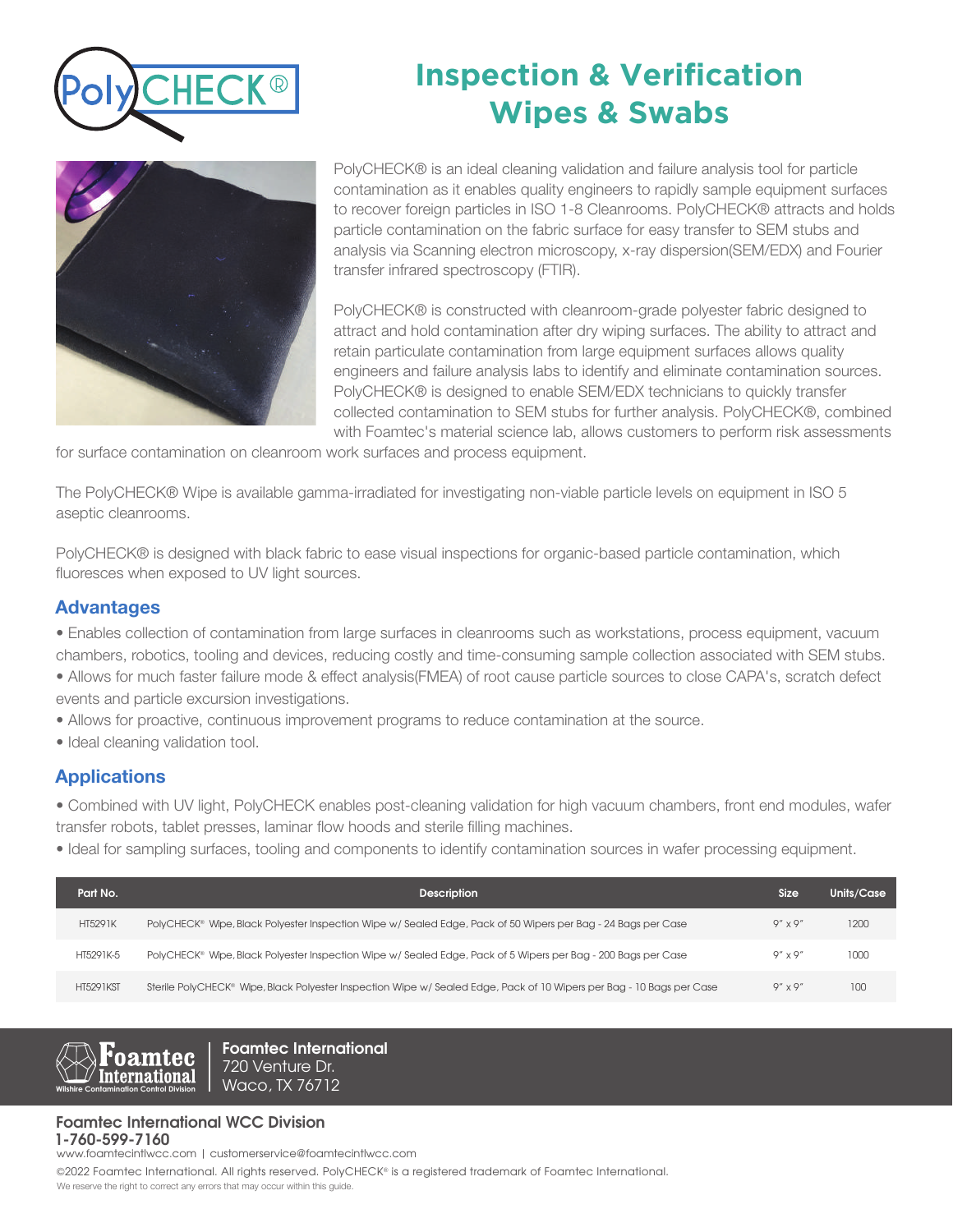

# **Inspection & Verification Wipes & Swabs**



PolyCHECK® Swabs are designed to allow engineers and technicians to validate the cleanliness of critical surfaces. PolyCHECK® Swabs employ a white fabric on one side and a black fabric on the other side in order to give clean room professionals a unique particle detection tool. Ideal when used in conjunction with SEM Analysis.

PolyCHECK® is designed with black fabric to ease visual inspections for organic-based particle contamination, which fluoresces when exposed to UV light sources.

### Advantages

- Eliminates the contamination of critical equipment surfaces that result from the use of SEM stubs or carbon tape.
- Allows for faster particle troubleshooting and investigations.

## Applications

• Ideal for Go/No Go validation checks in vacuum maintenance procedures.

• Excellent risk assessment tool for surface contamination in Semiconductor, Medical Device, FPD and pharmaceutical cleanrooms.

| Part No.    | <b>Description</b>                                                                               | Units/Case |
|-------------|--------------------------------------------------------------------------------------------------|------------|
| HT1501FZW-5 | 6" Flexible Medium Cylinder Tip, Polyester Over Foam Swab, 5 Swabs per Pack - 100 Packs per Case | 500        |



**Foamtec International** 720 Venture Dr. Waco, TX 76712

#### **Foamtec International WCC Division 1-760-599-7160**

www.foamtecintlwcc.com | customerservice@foamtecintlwcc.com

©2022 Foamtec International. All rights reserved. PolyCHECK® is a registered trademark of Foamtec International.

We reserve the right to correct any errors that may occur within this guide.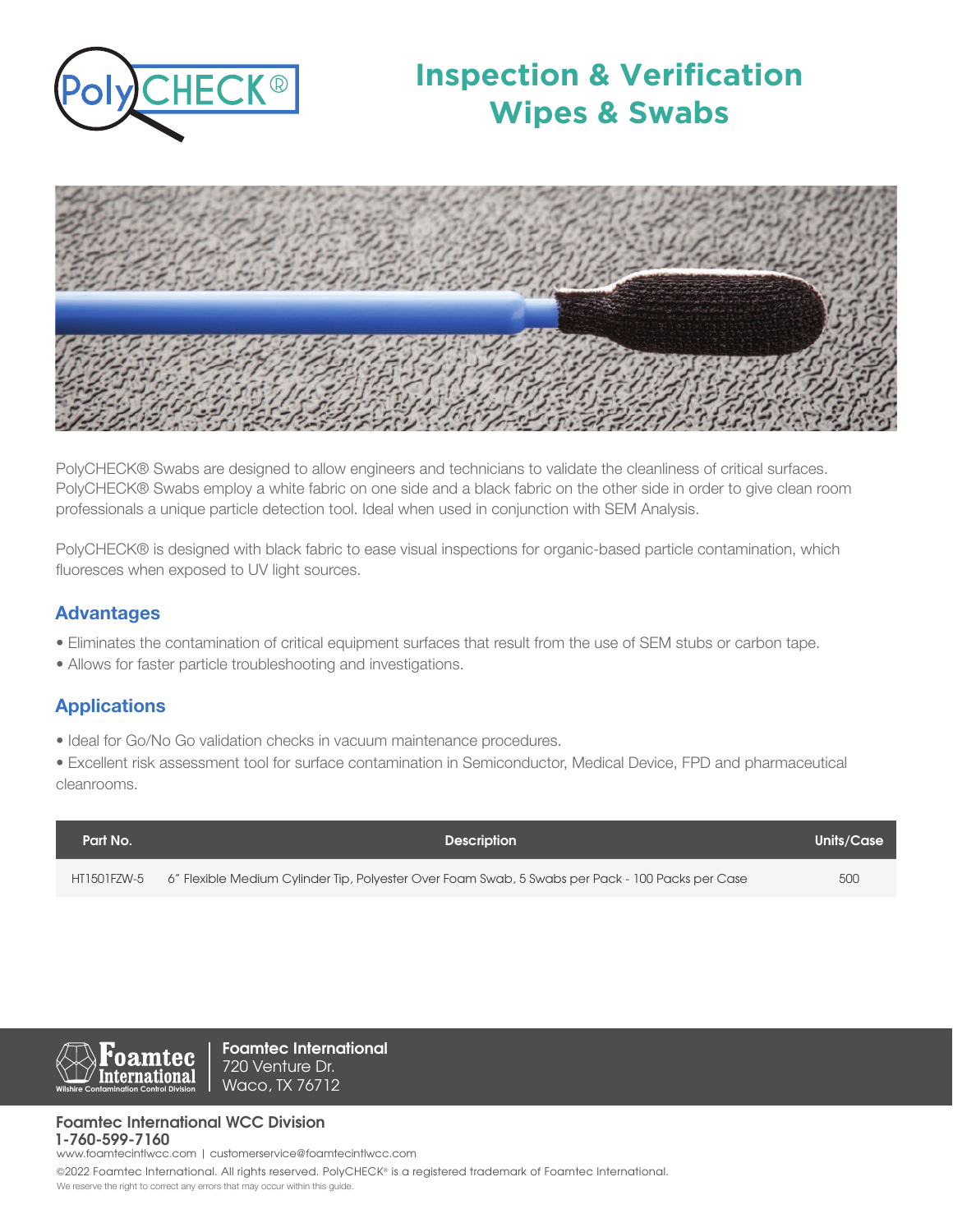# Cleanliness Technical Data

# PolyCHECK® Wipes

| Particle Generation via LPC > 0.5 micron |                                |  |  |  |  |
|------------------------------------------|--------------------------------|--|--|--|--|
| $> 0.3$ Micron Particles/m <sup>2</sup>  | 1500 particles/cm <sup>2</sup> |  |  |  |  |
| <b>Ion Count of Extractables (PPM)</b>   |                                |  |  |  |  |
| <b>Sulfate</b>                           | < 0.05                         |  |  |  |  |
| Chloride                                 | < 0.05                         |  |  |  |  |
| <b>Fluoride</b>                          | & 0.02                         |  |  |  |  |
| Non-Volatile Residue (g/m <sup>2</sup> ) |                                |  |  |  |  |
| <b>DI</b> Water                          | & 0.5                          |  |  |  |  |
| <b>IPA</b>                               | $\langle$ 1.5mg/g              |  |  |  |  |
| <b>Silicone/Amide Free</b>               |                                |  |  |  |  |
| Pass                                     |                                |  |  |  |  |

# PolyCHECK® Swabs

| Particle Generation via LPC > 0.5 micron   |                     |  |  |  |  |
|--------------------------------------------|---------------------|--|--|--|--|
| $> 0.3$ Micron Particles/m <sup>2</sup>    | < 700 particles/tip |  |  |  |  |
| Ion Count of Extractables (Micrograms/Tip) |                     |  |  |  |  |
| <b>Sulfate</b>                             | &0.8                |  |  |  |  |
| <b>Chloride</b>                            | &0.9                |  |  |  |  |
| <b>Fluoride</b>                            | < 0.02              |  |  |  |  |
| Non-Volatile Residue (g/m <sup>2</sup> )   |                     |  |  |  |  |
| <b>DI</b> Water                            | < 0.3               |  |  |  |  |
| IPA                                        | < 1.0               |  |  |  |  |

# Absorptive Capacity Data

| Basis Weight (g/m) | <b>Absorbency (ml/m)</b> | Absorptive Rate (ml/g) |
|--------------------|--------------------------|------------------------|
| 120                | 19N                      | 3.2                    |



**Foamtec International** 720 Venture Dr. Waco, TX 76712

#### **Foamtec International WCC Division 1-760-599-7160**

www.foamtecintlwcc.com | customerservice@foamtecintlwcc.com

©2022 Foamtec International. All rights reserved. PolyCHECK® is a registered trademark of Foamtec International. We reserve the right to correct any errors that may occur within this guide.